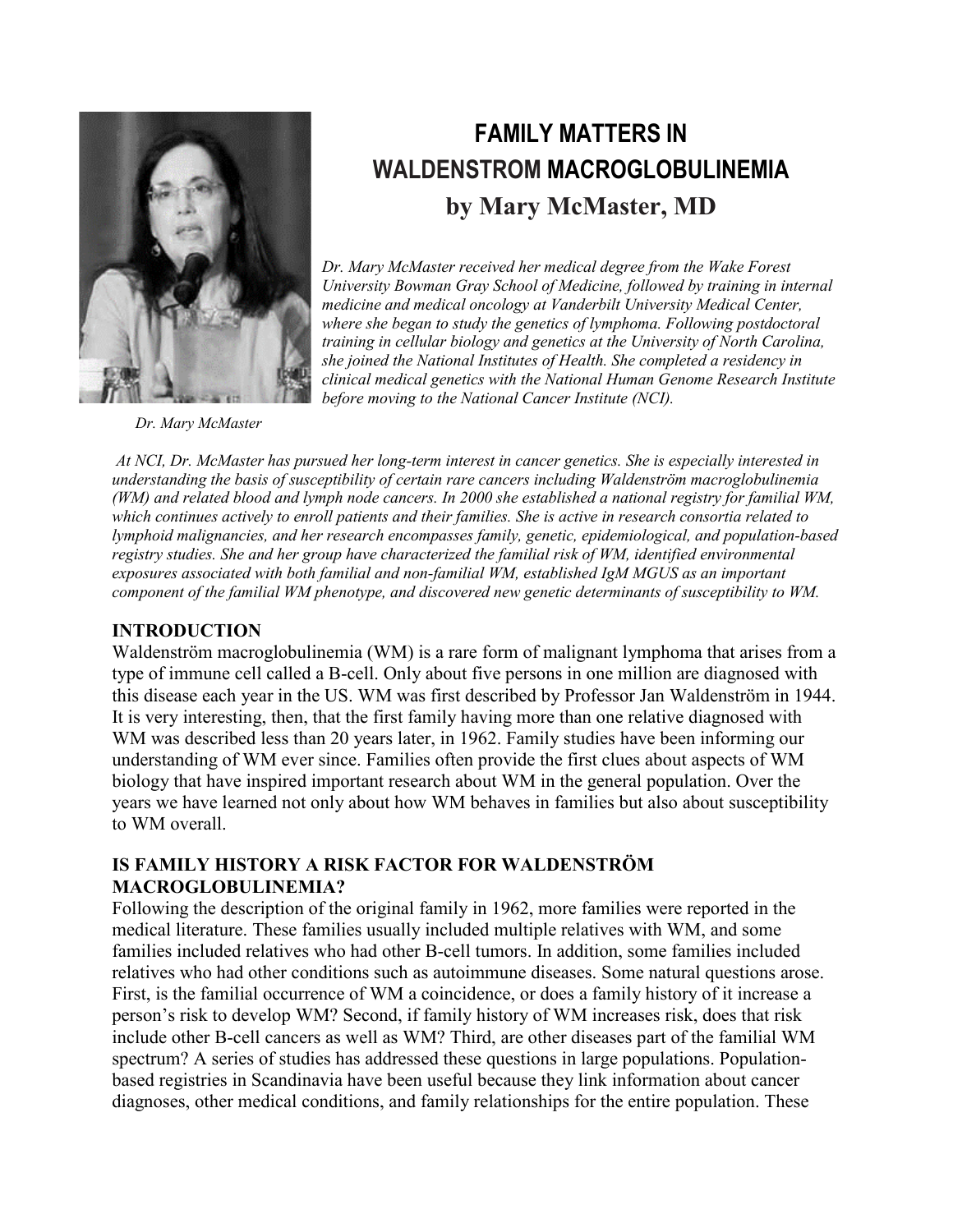studies have shown that close relatives (parents, siblings, and children) of WM patients are at increased risk to develop WM or other B-cell cancers, including chronic lymphocytic leukemia, other non-Hodgkin lymphomas, and Hodgkin lymphoma. On the other hand, studies disagree about whether the risk for other forms of leukemia or multiple myeloma is increased in relatives of WM patients. Additional registry-based studies have shown that relatives of WM patients are more likely to be diagnosed with certain autoimmune diseases than relatives of patients without WM. Registry studies are records-based. Researchers have also used other types of study designs to answer these questions. One study directly asked both WM patients ("cases") and people without WM ("controls") about family history. This case-control study also found that WM patients were more likely to report a family history of hematologic (blood) cancers and certain autoimmune diseases than individuals without WM. Finally, when WM patients seen in a large referral hospital were asked about their family history, nearly 20% reported another family member with either WM or a related B-cell cancer. It is important to point out that all these studies have included predominantly white patients with Northern European ancestry. No similar studies have looked at other demographic groups.

## **HOW DOES IgM MONOCLONAL GAMMOPATHY OF UNDETERMINED SIGNIFICANCE (IgM MGUS) FIT INTO THE WM PICTURE?**

The original WM family consisted of two brothers who developed WM. While studying the family, researchers discovered the brothers' mother had IgM monoclonal gammopathy (today termed "monoclonal gammopathy of undetermined significance" or "MGUS"). This was the first indication that IgM MGUS is part of the familial WM spectrum. After that initial finding, researchers began to screen apparently unaffected relatives for MGUS in other families. Several studies reported finding MGUS in otherwise healthy relatives. Whereas IgG MGUS is the most common form of MGUS in the general population, these relatives usually had IgM MGUS. To determine whether this observation was statistically significant and not a coincidence, researchers used the population-based registry studies described above. They found that relatives of WM patients are at significantly increased risk of developing MGUS compared to relatives of people without WM.

A new development began in 1966, when researchers reported a family where one patient had WM and two of his siblings had IgM MGUS. The family was followed over time, and eventually both siblings progressed to WM. This was the first clue that IgM MGUS might be a precursor to WM. Not long afterward, Dr. Robert Kyle confirmed this suggestion by showing that a proportion of all patients with IgM MGUS in his Minnesota study progressed to WM or related B-cell cancers. Further studies have shown that when IgM MGUS occurs in the general population, it progresses to WM at a rate of about 1-2% per year. There are three important points to remember about these results. First, most patients with IgM MGUS do not go on to develop a cancer. Second, these studies again were conducted largely in white Northern European populations, so we cannot generalize the findings globally. Third, we do not yet know whether the rate of progression is different for an IgM MGUS patient who has a family history of WM.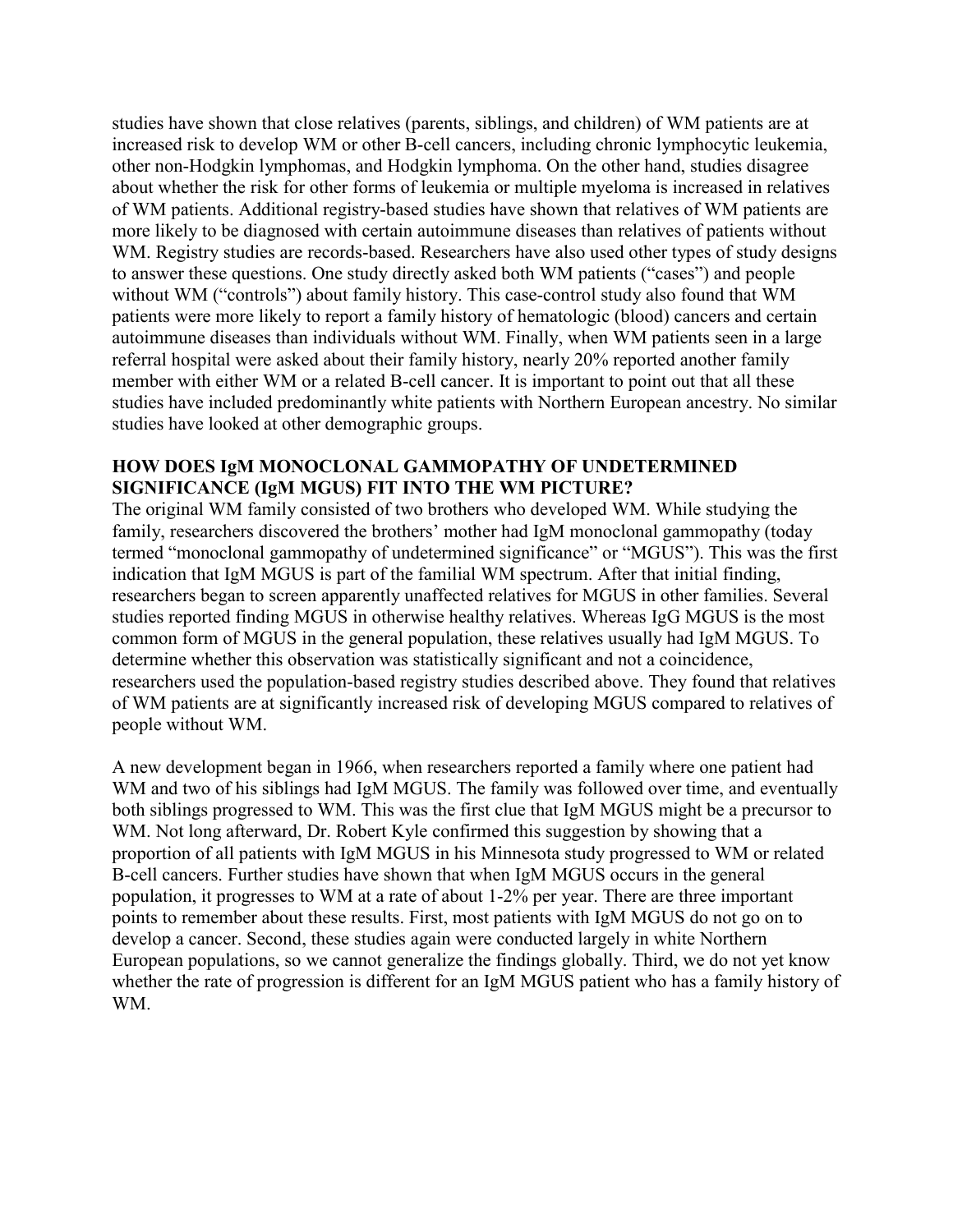## **A WORD ABOUT RISK AND INTERPRETATION OF RISK RESEARCH**

Interpreting risk-related data is challenging. Unfortunately, most risk data are presented as a "relative risk." In family history studies, this means the risk that person A with a family history of WM will develop WM, compared to the risk that person B without a family history will develop WM. This can be misleading. In contrast, "absolute risk" means the actual risk that a given person will develop WM during his or her lifetime. Clearly, absolute risk is a more meaningful indicator of individual risk. Absolute risk is influenced by the frequency of a condition in the general population. To relate this to cancer risk, consider how relative risk affects absolute risk for a common cancer (e.g., breast cancer) and a rare cancer such as WM. In the US, about 12% of women will develop breast cancer. Suppose a hypothetical risk factor is associated with a relative risk of 2 (twice as likely to develop cancer). For breast cancer, a relative risk of 2 raises this number to nearly 25%, or 1 in 4 women. In contrast, that same relative risk of 2 increases a person's absolute risk of developing WM next year from about 5 in 1,000,000 to 10 in 1,000,000. The actual calculation is a bit more complicated, but the concept is valid.

## **ARE THERE GENETIC RISK FACTORS FOR DEVELOPING WM?**

The accumulated evidence suggests that there are genetic risk factors for developing WM. Pinpointing those factors has been difficult, however. Genetics could contribute to susceptibility to WM in two main ways. In one scenario, a rare change in a gene important for cell growth and survival could occur. Such a change (called a "variant") would be expected to lead to a high risk for WM and would be present in most or all patients who had an inherited susceptibility to WM. When large-scale genomic sequencing technologies became available, there was hope that it would be possible to discover such a rare "big-effect" gene variant. Instead, WM patients within families share many rare gene variants (as expected), but the same gene variants are not found in different families. This disappointing result caused researchers to change our thinking.

In the second scenario, WM susceptibility might be due to variants in the genome that are more common in the general population. Each common genomic variant would contribute only a small increase in risk ("small-effect") in this scenario. A person would need to have several such variants or a combination of genomic variants and specific environmental exposures to develop WM. To search for small-effect, common variants, researchers use a technique to analyze thousands of known common variants to see whether there are differences between WM patients and persons without WM ("controls"). Recently, two regions of the genome were found to be associated with risk for WM. These regions contained common "small-effect" variants that were much more likely to occur in WM patients than in controls. One region is near several genes that are known to be important in B-cell development and function. Laboratory studies showed that the variant influences cells' ability to grow and divide and affects the function of nearby genes. Importantly, although these regions were discovered in a group that contained many familial WM patients, they were also associated with risk for WM in nonfamilial patients.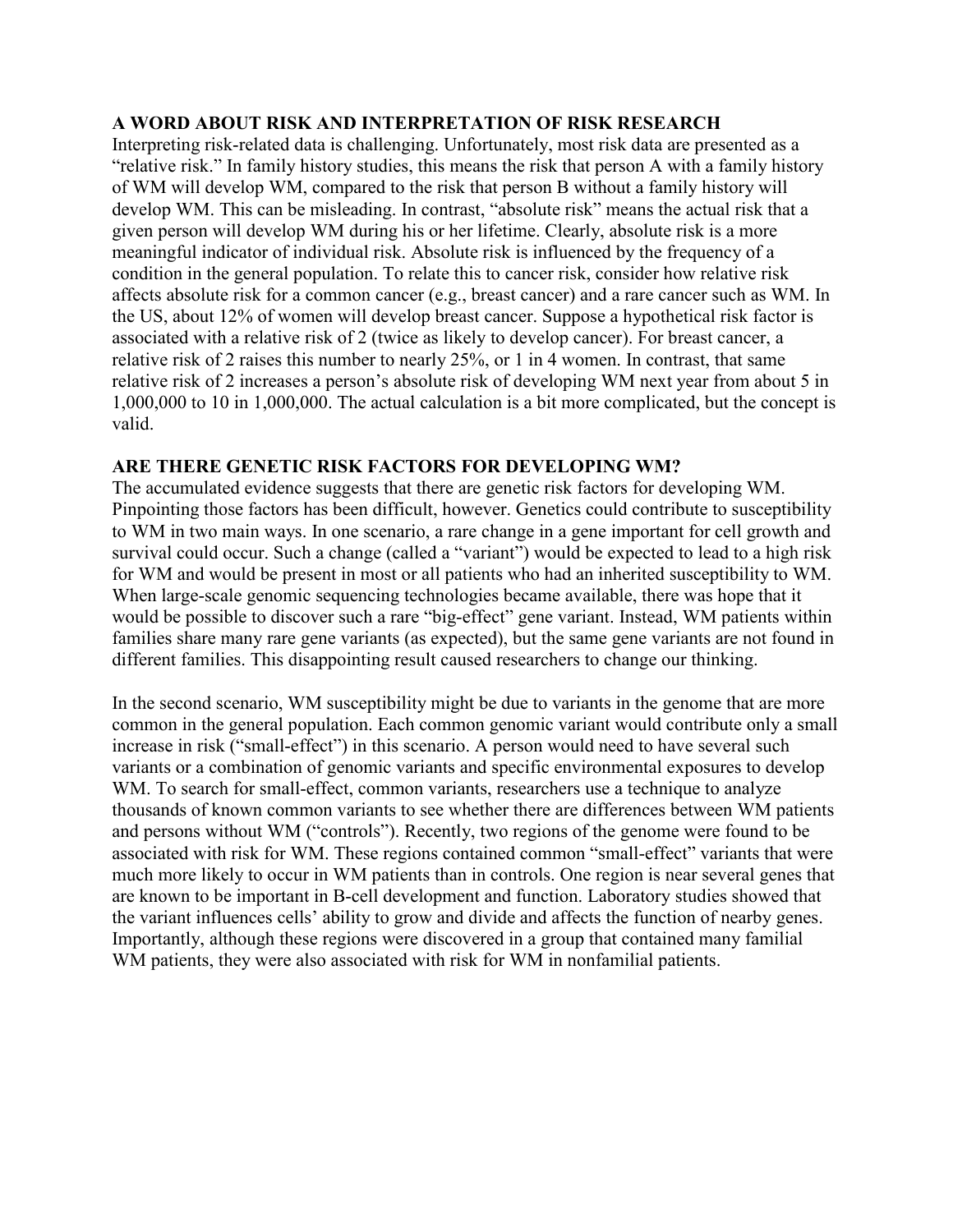## **WHAT DO THESE RESULTS MEAN FOR ME AND MY FAMILY?**

Over the years, I have found patients, families, and caregivers are interested in several questions:

- 1. Can WM run in families? The answer is clearly yes. We now have over 50 years of data in both family and population studies supporting this conclusion. However, because familial WM is an uncommon feature of a rare disease, most WM patients will have no other family members with WM or another B-cell cancer.
- 2. What is my family member's risk to develop WM now that I have been diagnosed? We know that the close relatives of a WM patient are at increased risk to develop WM or another B-cell cancer at some point in their lifetime. We do not know exactly by how much this risk is increased, but the available data suggest that the absolute risk (see discussion of risk, above) for any given individual with a family history of WM is small. We also know that risk increases with age—even with a family history, it is rare for a person to be diagnosed before age 40 and extremely rare for a person to be diagnosed before age 30.
- 3. Can or should my family have a genetic test for WM? As of 2018, the answer is no. The MYD88 gene variant that is characteristic of WM is present only in the WM tumor cells and has never been shown to be passed down from one generation to the next. To date, no single rare "big-effect" gene variant has been conclusively proven to cause WM or found in more than one family, so no gene test of this type is available clinically. The common "small-effect" variants recently discovered are not within genes but may regulate gene function. However, we do not yet understand exactly how they modulate risk or whether they can increase risk by themselves or need additional gene changes or environmental exposures to influence risk.
- 4. Should my family members be screened for monoclonal gammopathy of undetermined significance? This question is the most difficult, and the answer may be evolving over time. An important consideration is what one wants to accomplish by such testing. We know that MGUS can progress to WM. However, we also know progression can take many years and most MGUS patients will never progress. Moreover, in 2018 there is no treatment that can prevent progression to WM or cure WM once it develops. Meanwhile, the pace of drug discovery is accelerating, and we expect treatment to improve over time. Further, we know that MGUS, even when part of the familial spectrum, is age-dependent and is virtually never found in childhood, adolescence, or young adulthood. Thus, a family member who does not have MGUS at a young age may be falsely reassured, because they might develop it later in life. These lines of evidence favor an argument to not screen healthy family members for MGUS, except in a research setting. On the other hand, our understanding of MGUS is evolving also. By definition, MGUS has no associated symptoms. However, there is growing evidence that monoclonal gammopathy may have health consequences and in some patients is no longer "of undetermined significance." Therefore, in 2018, it is reasonable to consider screening for monoclonal gammopathy in adult family members over age 40 who desire screening. However, in general, screening is most appropriate in the research setting.